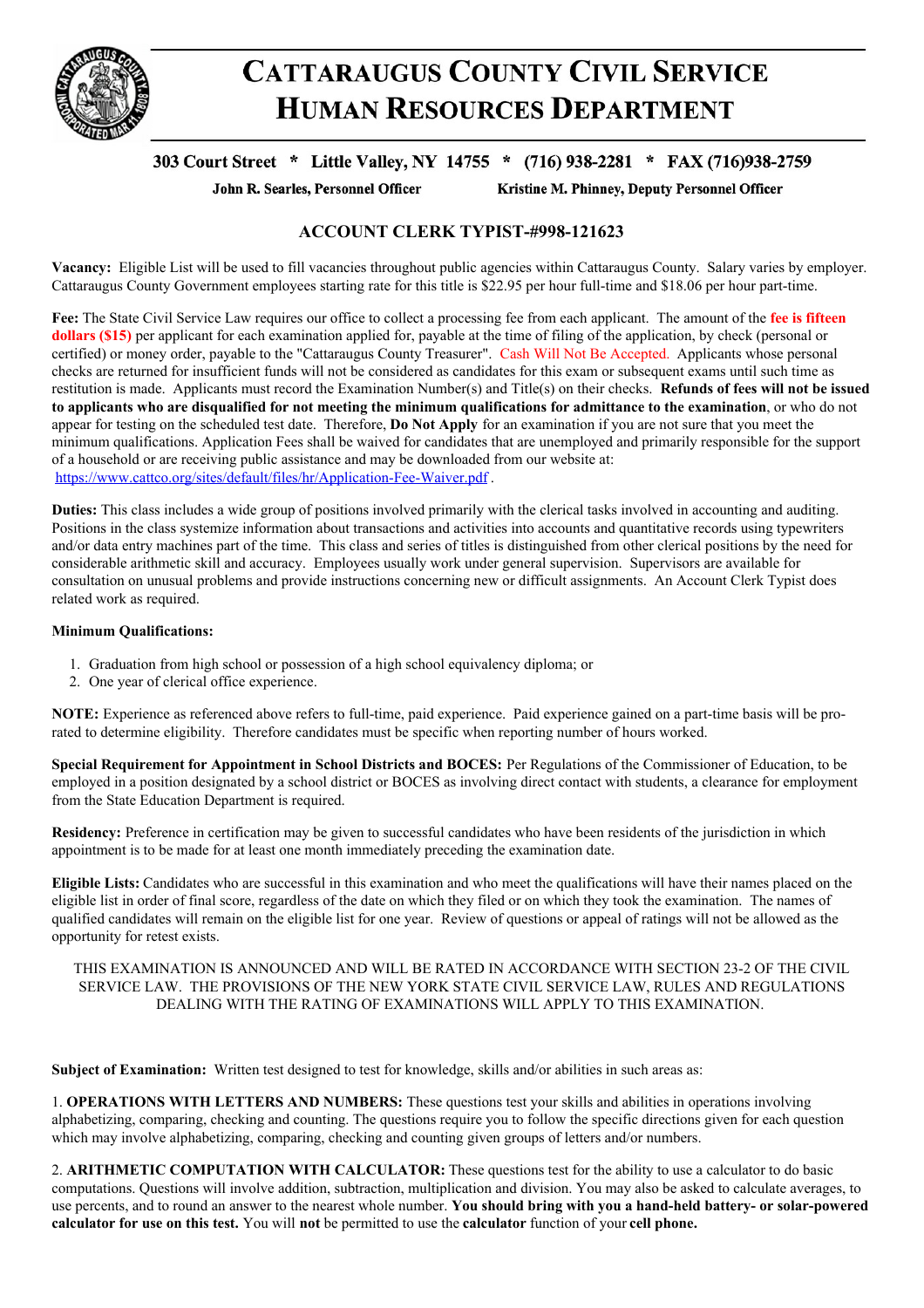3. **ARITHMETIC REASONING:** These questions test your ability to solve an arithmetic problem presented in sentence or short paragraph form. You must read the problem, understand the situation presented, decide what must be done to solve it, and apply the appropriate arithmetic operation(s) in the appropriate order in order to determine the correct solution. Knowledge of addition, subtraction, multiplication, and division is necessary. Questions may also involve the use of percents, decimals, and fractions. **You** should bring with you a hand-held battery- or solar-powered calculator for use on this test. You will not be permitted to use the **calculator** function of your **cell phone.**

Unless otherwise notified, the use of calculators is **RECOMMENDED**. Devices with typewriter keyboards, 'Spell Checkers,' 'Personal Digital Assistants,' 'Address Books,' 'Language Translators,' 'Dictionaries,' or any similar devices are prohibited.

**RETAKING OF WRITTEN TEST:** Candidates participating in an examination for the position of Account Clerk Typist may not compete in a subsequent examination for the position until a period of six months has elapsed.

A Guide for the Written Test is available at the New York State website: <https://www.cs.ny.gov/testing/testguides.cfm> .

**Applications** may be obtained from the Cattaraugus County Civil Service website at: **[https://www.cattco.org/human-resources/exam](https://www.cattco.org/human-resources/exam-info#application)info#application.**

Candidates Please Note: Your application for this test is part of the examination process. Applications must be completely filled out with all pertinent information stated. The Commission does not refer to other applications on file for additional information. Applications which do not show training and/or experience to meet minimum qualifications will be disapproved. Vagueness and ambiguity will not be resolved in your favor.

#### **Cattaraugus County - An Equal Opportunity Employer**

**PARTICIPATION IN MULTIPLE EXAMINATIONS:** If you have applied for both State and Local government examinations, you must take all your examinations at the State examination center. You will be advised by letter when and where to report for your examinations.

If you have applied for another local government examination with **another local civil service agency**, call or write each civil service agency to make arrangements. You must notify all government civil service agencies with whom you have filed an application of the test site at which you wish to take your examination.

**SATURDAY SABBATH OBSERVERS - HANDICAPPED PERSONS:** If special arrangements for testing are required, please indicate this on your application(s).

**CANDIDATES PLEASE NOTE:** Your application for this test is part of the examination process. Applications must be completely filled out with all pertinent information stated. The Commission does not refer to other applications on file for additional information. Applications which do not show training and/or experience to meet the minimum qualifications will be disapproved. Vagueness and ambiguity will not be resolved in your favor.

**VETERANS:** Disabled and non-disabled war veterans who are eligible for additional credits must submit an application for veterans' credits. Candidates who wish to claim veterans' credits on an examination should request an application and information sheet from the Cattaraugus County Civil Service Commission. Veterans' application forms will also be available upon request at the examination center. The completed forms must be received before the eligible list for the examination is established in order to utilize additional credits.

Effective January 1, 2014, War-time Veterans who previously used non-disabled veterans credits for appointment or promotion and are subsequently certified by the Veteran's Administration as a disabled veteran may again be eligible for additional exam credits. To apply for subsequent disabled veteran credits, complete the Veteran Credit application and check the applicable box, additionally you are required to follow the directions below regarding Disabled Veterans credits.

Effective January 1, 1998, the State Constitution was amended to permit a candidate currently in the armed forces to apply for and be conditionally granted veteran's credit in examinations. Any candidate who applies for such credit must provide proof of military status to receive the conditional credit. *No credit may be granted after the establishment of the list*. It is the responsibility of the candidate to provide appropriate documentary proof indicating that the service was in time of war, as defined in Section 85 of Civil Service Law, and that the candidate received an honorable discharge or was released under honorable conditions in order to be certified at a score including veteran's credits.

In conformance with Section 85-a of the Civil Service Law, children of firefighters and police officers killed in the line of duty shall be entitled to receive an additional ten points in a competitive examination for original appointment in the same municipality in which his or her parent has served. If you are qualified to participate in this examination and are a child of a firefighter or police officer killed in the